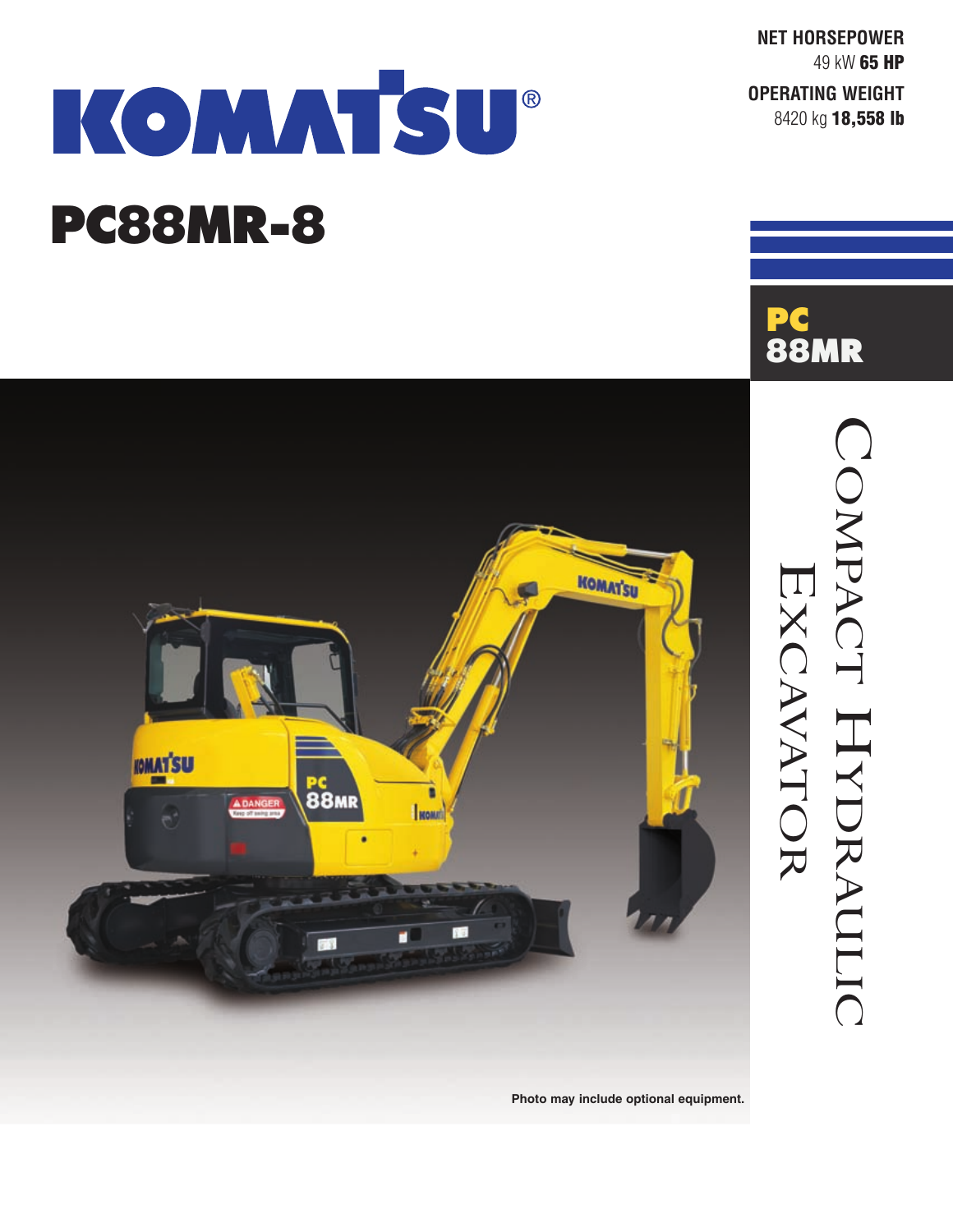# **WALK-AROUND**

### *Performance and Versatility*

- Standard auxiliary hydraulics
- Five working modes: Power, Economy, Lifting, Attachment, Breaker
- Three track options: Rubber, steel, roadliner
- Automatic two-speed travel
- ISO/SAE pattern change valve



- Wide opening engine hood and side covers
- Side-by-side radiator and oil cooler are easily inspected
- Extended lubrication intervals
- Ground level maintenance
- Easy access to engine oil filter, engine main fuel filter, and fuel drain valve





KOMTRAX equipped machines can send location, SMR and operation maps to a secure website utilizing wireless technology. Machines also relay error codes, cautions, maintenance items, fuel levels, and much more.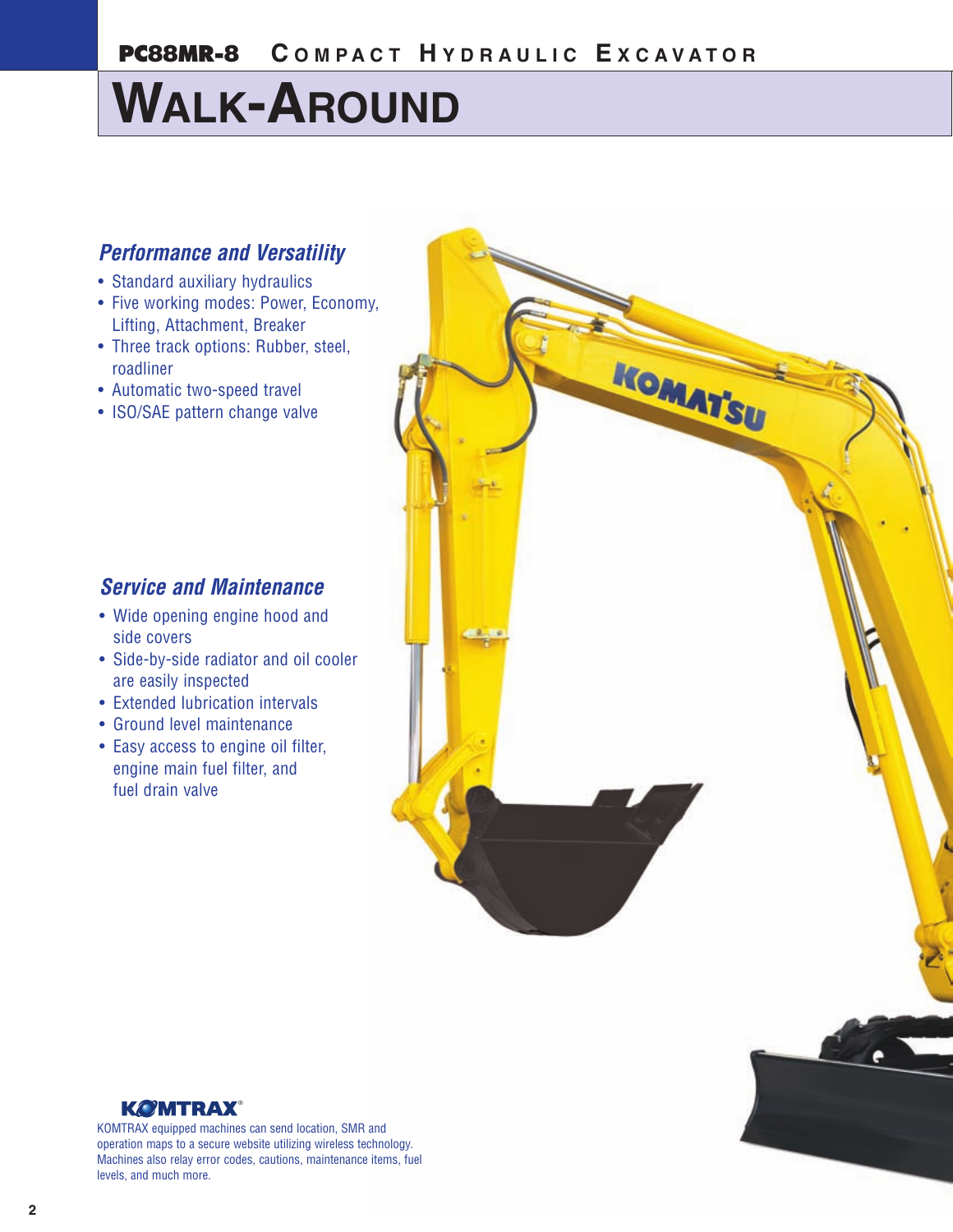#### **COMPACT HYDRAULIC EXCAVATOR**

## **PC88MR-8**

#### **NET HORSEPOWER** 49 kW **65 HP**

#### **OPERATING WEIGHT** 8420 kg **18,558 lb**

**DIG DEPTH** 4615 mm **15'2"**

#### *Operator Comfort*

- Large cab with air conditioner
- Fully adjustable cloth suspension seat with retractable seat belt
- Pilot proportional joystick controls with thumb control for hydraulic attachments
- Easy-to-see 7" multi-function color monitor
- Low noise cab



#### *Value, Durability, and Strength*

- KOMTRAX® wireless equipment monitoring system
- High strength X-track frame
- Castings are used for boom foot, tip, and swing yoke
- Large diameter swing pin
- O-ring face seal hydraulic fittings
- Moisture/dust resistant electrical connectors

#### *Peace of Mind*

- Spacious cab with excellent visibility
- Neutral engine start system
- Thermal and fan guards
- Low emission Komatsu engine with dual element air cleaner
- One key operates the ignition and all machine locks

Photos may include optional equipment.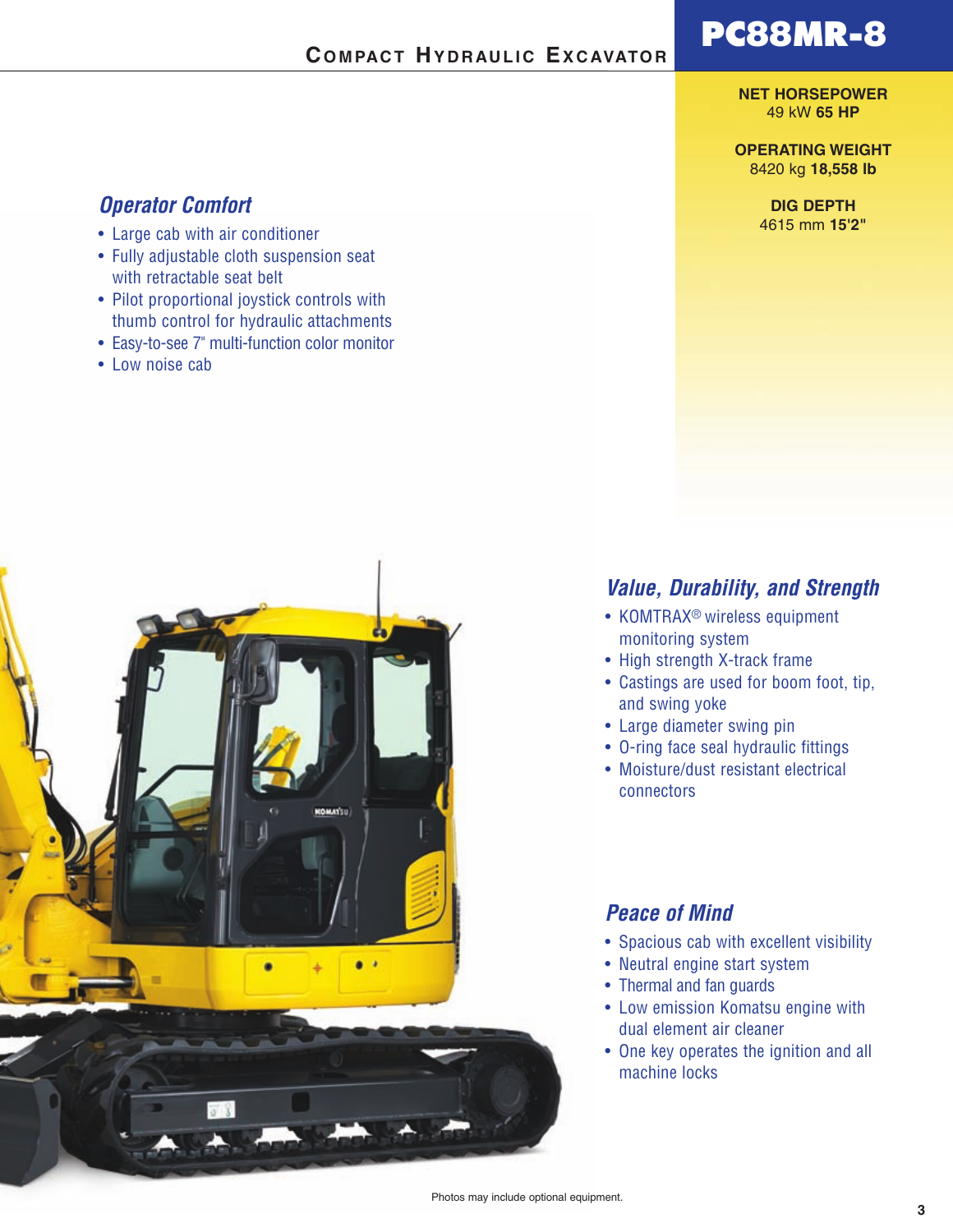## **PC88MR-8 C OMP A C T H YDRA ULIC E XCA V A T O R**

# **OPERATOR ENVIRONMENT**



## *Operator Station*

- Spacious canopy/cab with unobstructed floor provides the operator with ample leg room
- Large travel pedals
- Upper rail sliding door
- Air conditioning provides a comfortable operating space throughout the year
- Fully adjustable cloth suspension seat reduces operator fatigue
- PPC joystick controls are low effort and provide fine control
- 7" color monitor is easy to see and operate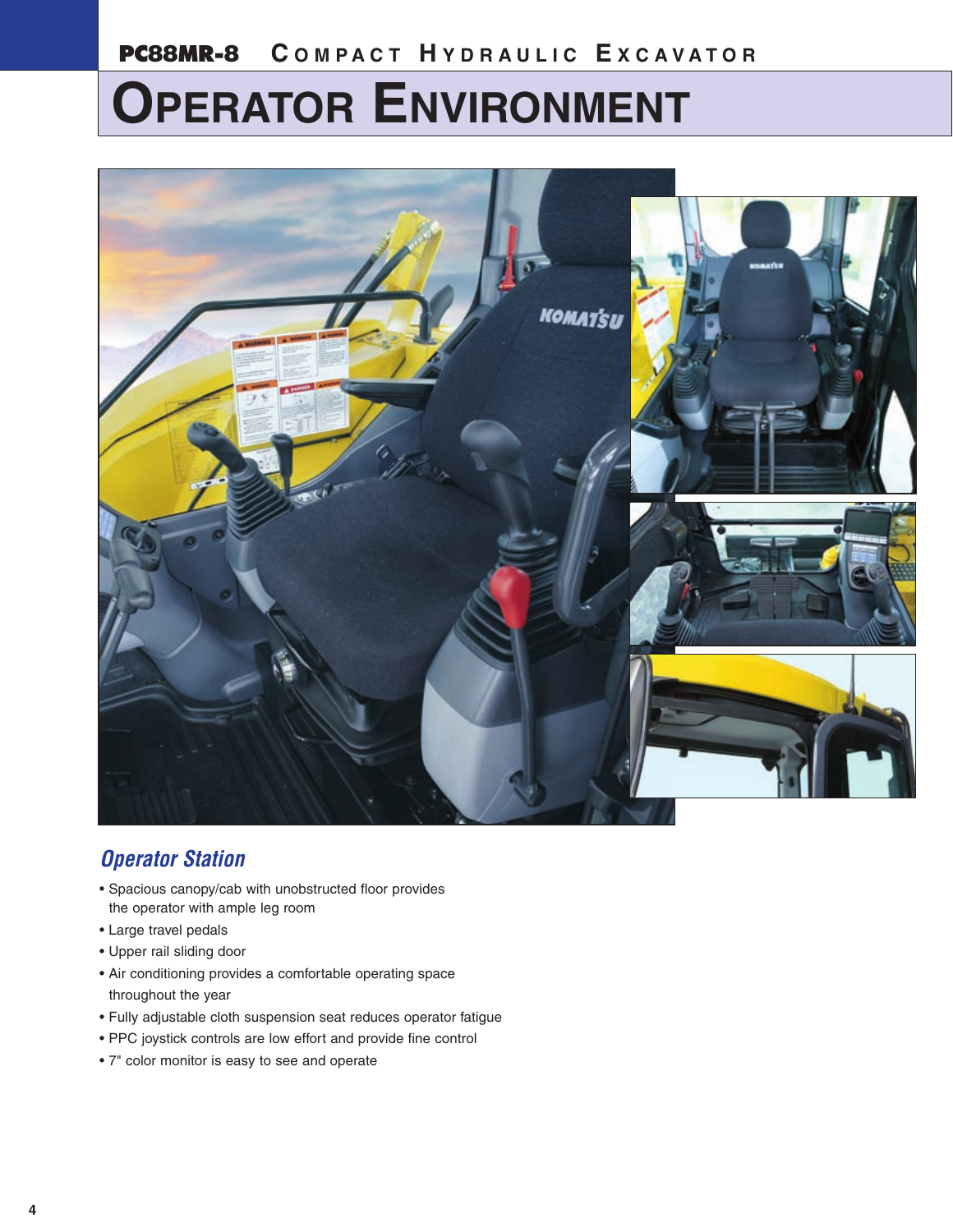## **COMPACT HYDRAULIC EXCAVATOR**

# **FEATURES**



**Tight Tail Swing**

The operator can focus more on the work in front and worry less about a rear swing impact, even in confined areas with only an 175 mm **6.9"** projection over the tracks.



**Pattern Change Valve** Whether you are comfortable with ISO or SAE, you can easily change from one to the other.



**PC88MR-8**

**Excellent Visibility** The operator's station design allows the operator to maintain a 360° field-ofview.



**7" Color LCD Monitor**

The liquid crystal display can be easily read at various angles and lighting conditions. Simple and easy to operate switches. Industry-first function keys facilitate multi-function operations. Displays data in 12 languages.



**Ground Level Maintenance** With the left and right side service doors, it is possible to access the major maintenance points from ground level.



**Side-by-side Cooling** Since oil cooler, aftercooler and radiator are arranged side-by-side, it is easy to clean, remove, and install them. Radiator, aftercooler, and oil cooler made of aluminum have high cooling efficiency and are easily recycled.



**Neutral Engine Start System** Locks out drives and hydraulics during machine start up.

#### **Extended Maintenance Intervals**

| Lubricate swing circle            | 500 hrs  |  |
|-----------------------------------|----------|--|
| Lubricate boom & arm              | 500 hrs  |  |
| Replace engine oil and filter     | 500 hrs  |  |
| Replace fuel pre-filter cartridge | 500 hrs  |  |
| Replace fuel main filter          | 1000 hrs |  |
| Replace hydraulic filter          | 1000 hrs |  |
|                                   |          |  |



**Manual Selector Valve** Allows the operator to switch between one-way (Breaker) and two-way auxiliary hydraulic flow (Thumb).

#### **Three Track Options Available**









**Large Diameter Swing Pin** Has high durability and maintains suitable clearances between pin and bushing after long-term operation.

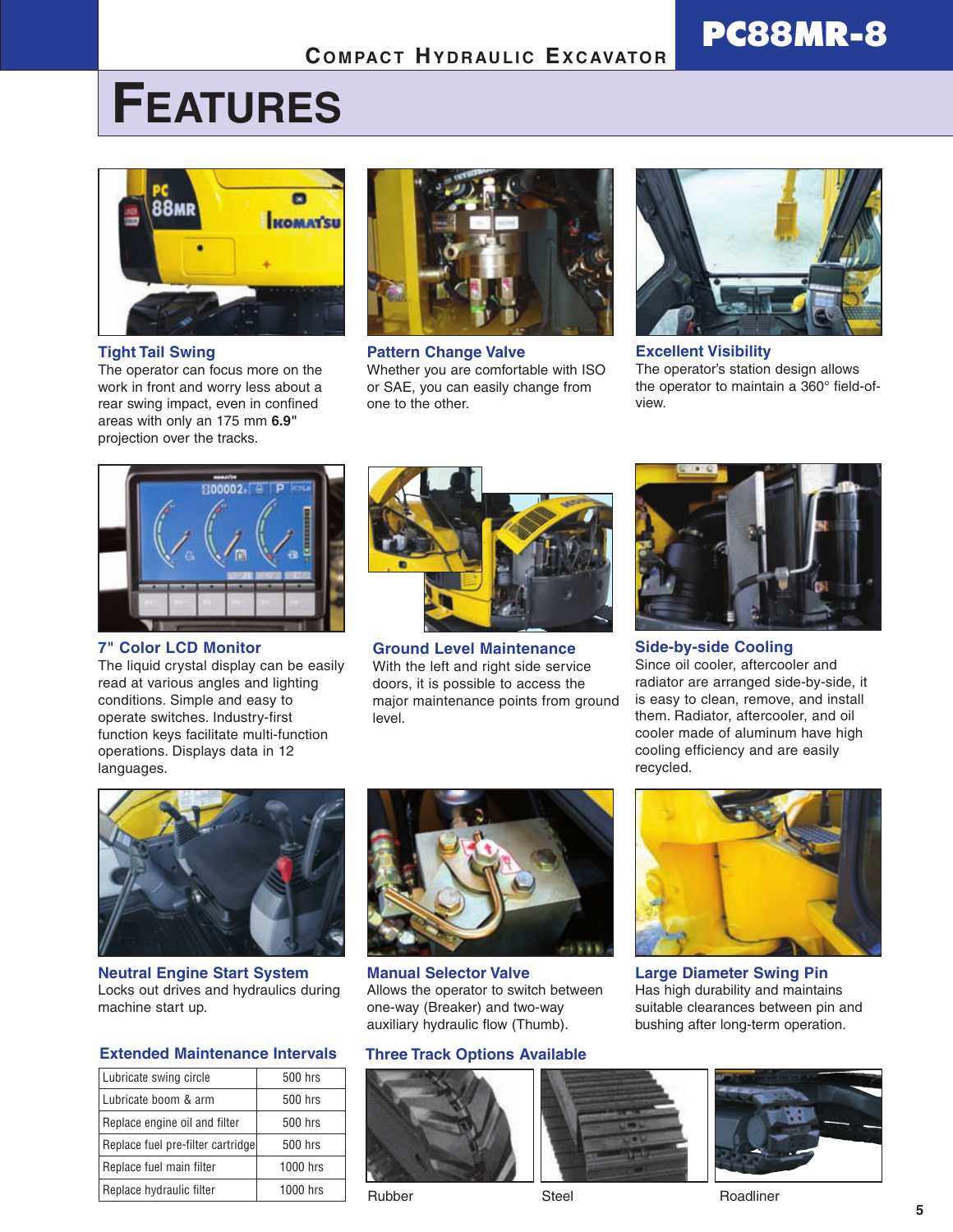# **SPECIFICATIONS**



|             | Type  Water cooled, 4-cycle, direct injection       |
|-------------|-----------------------------------------------------|
|             | Aspiration Turbocharged, and air-to-air aftercooled |
|             |                                                     |
|             |                                                     |
| Horsepower: |                                                     |
|             | Net (ISO 9249/SAE J1349) 49 kW 65 HP @ 1950 rpm     |
|             |                                                     |





Type . . . . . . . . . . . . . . . . . . . . . . . HydrauMind (Hydraulic Mechanical Intelligence New Design) system, Closed-center system with load-sensing valve

|                   | and pressure-compensated valve             |
|-------------------|--------------------------------------------|
| Main pumps:       |                                            |
|                   | Type Variable displacement, axial piston   |
|                   | Maximum flow 160 ltr/min 42.3 U.S. gal/min |
|                   |                                            |
|                   |                                            |
| Hydraulic motors: |                                            |
|                   |                                            |

Travel . . . . . . . . . . . . . . . . . . . . 2 x piston motor with parking brake Swing . . . . . . . . . . . . . . . 1 x piston motor with swing holding brake

#### Relief valve setting:

| Implement, travel circuit. 26.5 MPa $270 \text{ kgf/cm}^2$ 3,840 psi |  |  |
|----------------------------------------------------------------------|--|--|
| Swing and blade circuit 21.1 MPa $215 \text{ kgf/cm}^2$ 3,060 psi    |  |  |

| $ {\mathbb{C}}\rangle$ | <b>EST PERFORMANCE</b> |
|------------------------|------------------------|
|------------------------|------------------------|

Travel speed

| Ground pressure $\ldots \ldots \ldots \ldots \ldots \ldots \ldots \ldots \ldots$ 0.38 kg/cm <sup>2</sup> 5.4 psi |  |
|------------------------------------------------------------------------------------------------------------------|--|
|                                                                                                                  |  |
|                                                                                                                  |  |
|                                                                                                                  |  |
| Arm crowd force (ISO) 3700 kg 8,160 lb                                                                           |  |



#### **SWING SYSTEM**

| Swing circle lubricationGrease-bathed         |
|-----------------------------------------------|
| Swing lock Automatic, with oil immersed discs |



## **DRIVES AND BRAKES**

| Steering control  Two levers with pedals |  |
|------------------------------------------|--|
|                                          |  |
|                                          |  |
| Parking brake  Mechanical discs          |  |



| Track adjuster Grease gun |  |
|---------------------------|--|
|                           |  |
|                           |  |

# **REFILL CAPACITIES**

|                                                                            | 33.0 U.S. gal      |
|----------------------------------------------------------------------------|--------------------|
|                                                                            | 2.6 U.S. gal       |
|                                                                            | 3.0 (2.9) U.S. gal |
| Final drive, each side $\ldots$ , $\ldots$ , $\ldots$ , $\ldots$ , 1.1 ltr | 0.3 U.S. gal       |
|                                                                            | 0.7 U.S. gal       |
| Hydraulic tank 100 (56) Itr 26.4 (14.8) U.S. gal                           |                    |

## **OPERATING WEIGHT (APPROXIMATE)**

Operating weight including 3405 mm **11'2"** one-piece boom, 2100 mm **6'11"** arm, SAE heaped 0.28 m3 **0.37 yd3** backhoe bucket, blade, rated capacity of lubricants, coolant, full fuel tank, operator, and standard equipment.

Operating weight (with ROPS canopy and rubber shoe) . . . . . . . . . 8420 kg **18,558 lb**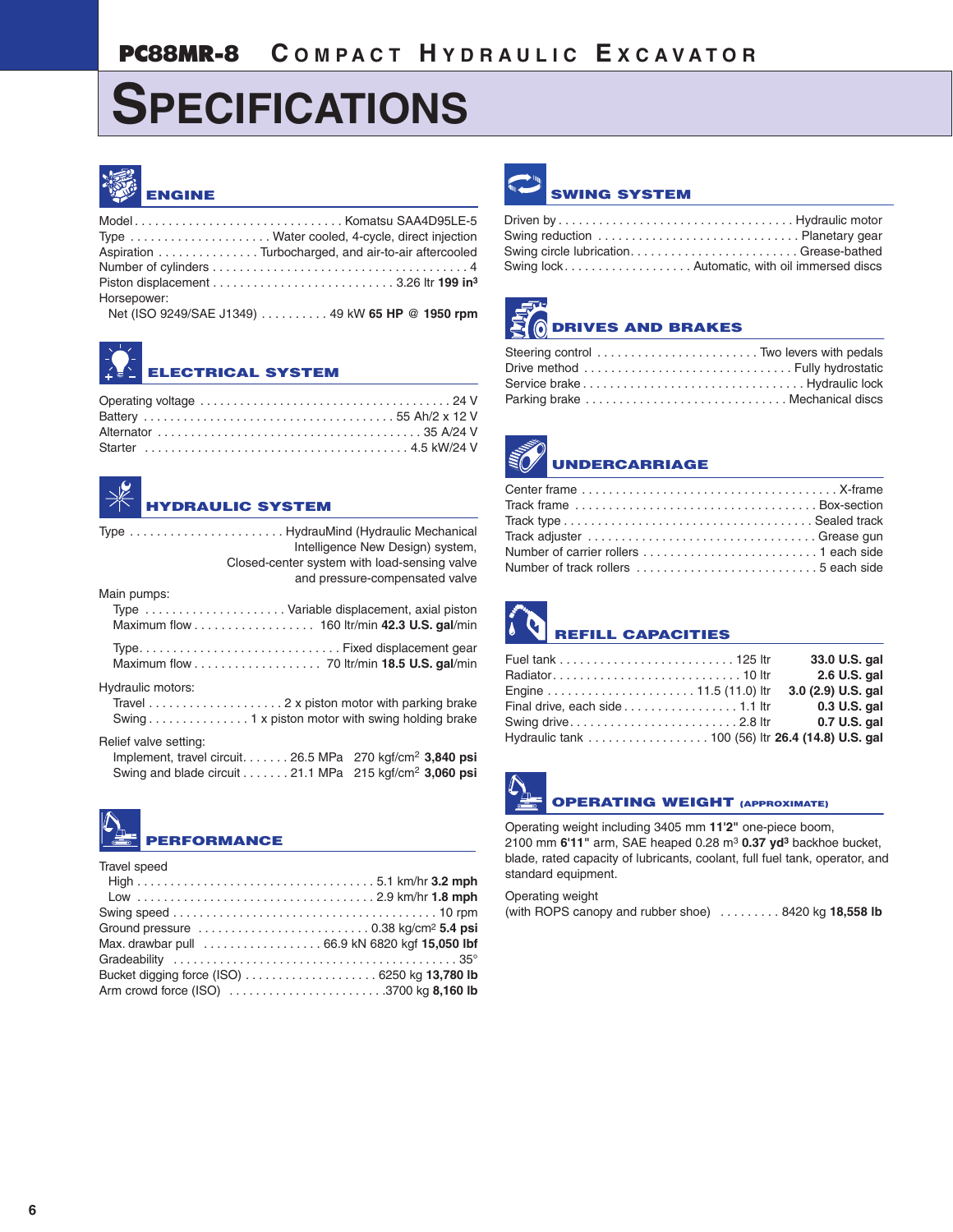

| А   | Overall length       | 6350 mm 20'10"                         |  |
|-----|----------------------|----------------------------------------|--|
| B   | Overall width        | 2330 mm 7'8"                           |  |
| C   | Overall height       | 2730 mm 8'11"                          |  |
| D   | Tail swing radius    | 1335 mm 4'5"                           |  |
| E   | Crawler length       | 2840 mm 9'4"                           |  |
| F   | Track gauge          | 1870 mm 6'2"                           |  |
| G   | Track shoe width     | 450 mm 17.7"                           |  |
| H/I | Boom swing angle     | Left 53°/Right 67°                     |  |
| J/K | <b>Bucket offset</b> | LH 785 mm/RH 815 mm<br>LH 2'7"/RH 2'8" |  |



**PC88MR-8**



| a | Maximum digging height                    | 6750 mm 22'2"                                   |
|---|-------------------------------------------|-------------------------------------------------|
| b | Maximum dumping height                    | 4720 mm 15'6"                                   |
| C | Maximum digging depth                     | 4615 mm 15'2"                                   |
| d | Maximum vertical digging depth            | 3165 mm 10'5"                                   |
| e | Maximum digging reach                     | 7345 mm 24'1"                                   |
| f | Maximum reach-ground level                | 7150 mm 23'5"                                   |
| g | Minimum swing radius<br>(With boom swing) | 2900 mm 9'6"<br>$(2545 \text{ mm} \cdot 8'4'')$ |
| h | Maximum blade lift                        | 500 mm 1'8"                                     |
|   | Maximum blade depth                       | 440 mm 1'5"                                     |



#### $\frac{1}{10}$ **LIFTING CAPACITY**

| Unit: kgf Ibf<br><b>Blade on ground</b> |                  |                       |             |                       |           |                       |           |               |           |  |  |
|-----------------------------------------|------------------|-----------------------|-------------|-----------------------|-----------|-----------------------|-----------|---------------|-----------|--|--|
|                                         |                  | $1.5 \text{ m}$ 4'11" |             | $3.0 \text{ m}$ 9'10" |           | $4.5 \text{ m}$ 14'9" |           | Maximum Reach |           |  |  |
|                                         |                  | Front                 | Side        | Front                 | Side      | Front                 | Side      | Front         | Side      |  |  |
| <b>Arm Length</b>                       | 5m16'5"          |                       |             |                       |           |                       |           | 1310* 2890*   | 1130 2490 |  |  |
| 2100 mm 6'11"                           | 3 m 9'10''       |                       |             |                       |           | 1430* 3160*           | 1390 3080 | 1430* 3170*   | 760 1680  |  |  |
|                                         | $0 \text{ m} 0'$ |                       |             | 3980* 8770*           | 2170 4790 | 2860* 6300*           | 1180 2600 | 1940* 4280*   | 690 1530  |  |  |
|                                         | $-2$ m $6'7''$   | 4870*10730*           | 3950* 8720* | 5440* 12000*          | 2160 4760 | $3060*6750*$          | 1140 2520 | 2460* 5430*   | 920 2040  |  |  |

\*Load is limited by hydraulic capacity rather than tipping. Ratings are based on SAE Standard No. J1097. Rated loads do not exceed 87% of hydraulic capacity or 75% of tipping load.